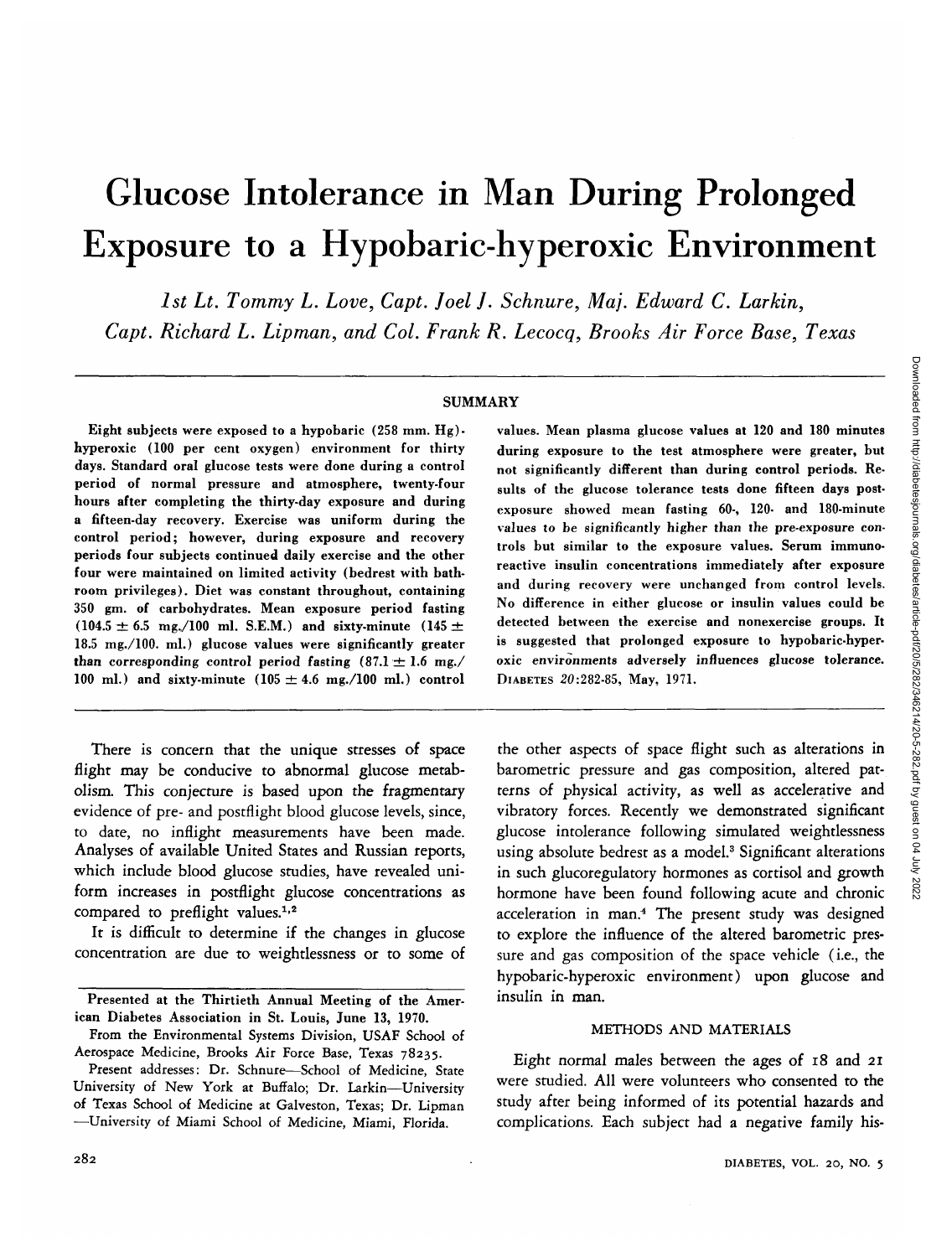tory for diabetes mellitus, a normal oral glucose tolerance test, and was within 10 per cent of his ideal weight. The experiment consisted of a control period of two weeks immediately prior to the thirty-day exposure to an ambient pressure of 258 mm. Hg and an alveolar  $P_{0.2}$  (P<sub>A</sub>O<sub>2</sub>) of approximately 170 mm. Hg (P<sub>N2</sub>  $\cong$ 1 mm. Hg) with a constant temperature of  $24^{\circ}$  C and relative humidity of 50 per cent, followed by a fifteenday recovery period. The entire study was conducted within the confines of a 3,000 cubic feet environmental chamber. The control and recovery periods were conducted at normal conditions of 746 mm. Hg ( $P_AO_2$  of 98.5 mm. Hg) with temperature and humidity maintained at exposure levels. Throughout the study the subjects were fed a reconstituted freeze-dehydrated diet consisting of 2,700 kilocalories and containing 350 gm. of carbohydrates per day.

All subjects exercised daily on a bicycle ergometer during the control period for two 20-minute periods at a constant heart rate of 160 beats per minute. During the exposure and recovery periods the subjects were divided into active and inactive groups of four each. The active group continued the same daily exercise while the inactive group was limited to bedrest with bathroom privileges and freedom of movement in bed. Oral fasting glucose tolerance tests (100 gm. of glucose\*) were performed on the 14th day of the control period, twentyfour hours after the thirty-day exposure and on either the 10th, 11th, 14th or 15th days during the recovery period.

Serum glucose concentrations were determined by the potassium ferricyanide-ferrocyanide method on a Technicon AutoAnalyzer.5 Serum immunoreactive insulin (IRI) was done in duplicate according to a modification of the technic of Morgan and Lazarow.<sup>6</sup> Each subject's response twenty-four hours after the exposure and during the recovery period was compared to his response during the control period. Significance was tested by the Student's "t"-test for paired observations and probability levels of 5 per cent or less were accepted as significant.

## **RESULTS**

The mean  $(\pm$  S.E.M.<sup>†</sup>) glucose values prior to and following oral glucose ingestion are illustrated in figure 1. The mean fasting glucose value twenty-four hours postexposure (104.5  $\pm$  6.5 mg./100 ml.\*) was significantly greater than the mean during the control period



FIG. I. Mean ( $\pm$  S.E.M.) glucose values prior to and follow**ing oral glucose ingestion in eight normal subjects.**

 $(87.6 \pm 1.6 \text{ mg./100 ml.})$ . Also, sixty minutes following the oral glucose loads, the mean glucose concentration was significantly greater twenty-four hours postexposure than the equivalent control value. However, twenty-four hours postexposure values at 120 and 180 minutes were higher, but not significantly different **from** control values. Surprisingly, glucose tolerance tests during the recovery period revealed serum glucose concentrations that were also significantly greater than the control value at all points, but not different from the twenty-four-hour postexposure values, indicating that there was no improvement in glucose tolerance during the fifteen-day recovery phase.

The mean integrated areas subtended by the immunoreactive insulin (IRI) curves are shown in figure 2. There were no statistically significant differences in





<sup>•</sup>Dextrose, USP, Hydrous (Lot. 3922), Corn Products Company, New York, N. Y.

t Standard error of the mean.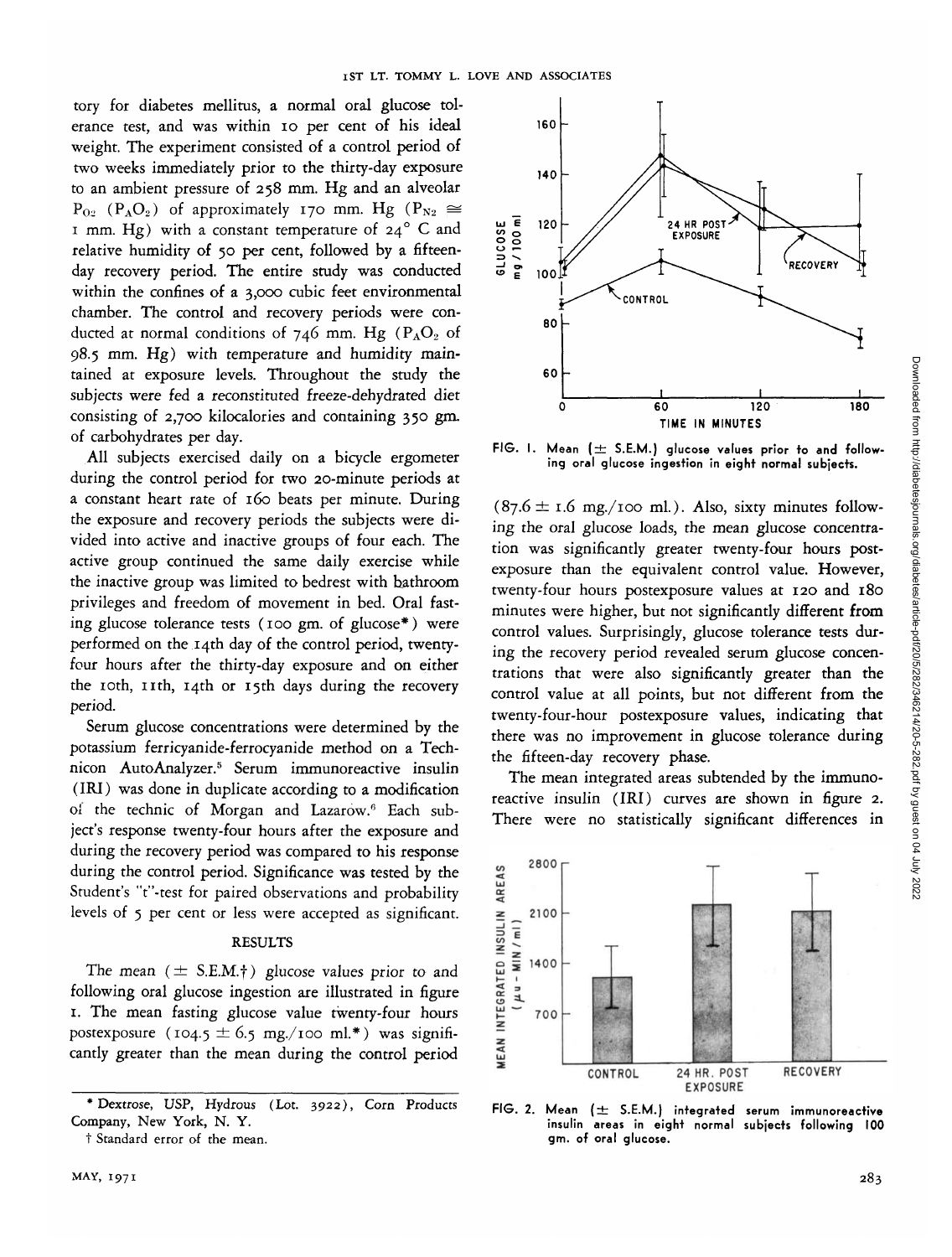

FIG. 3. Serum glucose (Mean) prior to and following oral<br>glucose ingestion in active  $(- - - - -)$  and inactive glucose ingestion in active (--) subjects.

mean areas when comparing the control to the postexposure and recovery values. Mean fasting and post glucose ingestion IRI concentrations obtained twentyfour hours postexposure and during the recovery period were elevated, but not significantly different from control levels.

The serum glucose concentrations and mean integrated insulin areas for the glucose tolerance tests, comparing the subjects that exercised to those that remained inactive are shown in figures 3 and 4. There were no significant differences either in serum glucose concentrations or integrated insulin areas, when comparing the active to the inactive group during any of the three periods.

#### DISCUSSION

Past studies evaluating glucose metabolism in animals and man exposed to various oxygen environments are summarized in figure 5. They are classified according to variations in altitude,  $P_{02}$  and duration of exposure. Acute exposure of dogs to a hypobaric (258 mm. Hg)—normoxic (152 mm. Hg  $P_{02}$ ) environment has produced significant increases in glucose disappearance rates.<sup>7-9</sup> Other studies on dogs and man exposed acutely to varied hypobaric-hypoxic conditions have shown fasting hyperglycemia and glucose intolerance,<sup>10-13</sup> however. The authors postulated this is due to the stress of hypoxia and the subsequent release of epinephrine and cortisol. Epinephrine has been shown to inhibit insulin release in the hypoxic dog<sup>14</sup> and cortisol has a well documented diabetogenic effect.<sup>11</sup> On the other hand, chronic exposure to the hypobaric-hypoxia resulted in an increase in glucose tolerance.<sup>15,16</sup> Data from experi-



FIG. 4. Integrated serum immunoreactive insulin areas (Mean  $\pm$  S.E.M.) in active and inactive subjects.

ments in rats exposed to isobaric (760 mm. Hg)-hyperoxic  $(P_{02} 760$  mm. Hg) environments demonstrated that glycolytic enzymes were inhibited by the high oxygen tension and resulted in significant hyperglycemia.<sup>17-19</sup> When comparing these different environments, normal or increased glucose tolerance is found either in the presence of normoxia or chronic hypoxia, while acute hyperoxia has been shown to cause hyperglycemia and impaired glucose tolerance.

This study has shown that chronic exposure to hypobaric-hyperoxia also results in fasting hyperglycemia and glucose intolerance which persists as long as fifteen days following the exposure. The mechanism of this resulting hyperglycemia cannot be defined by this ex-

|                                    |                                   | <b>BAROMETRIC</b><br><b>PRESSURE</b> | <b>OXYGEN</b><br><b>TENSION</b> | <b>GLUCOSE</b><br><b>TOLERANCE</b> |
|------------------------------------|-----------------------------------|--------------------------------------|---------------------------------|------------------------------------|
| <b>ACUTE</b><br><b>HYPOBARIC</b>   | <b>NORMOXIA</b><br><b>HYPOXIA</b> |                                      |                                 | ۰<br>۰                             |
| <b>CHRONIC</b><br><b>HYPOBARIC</b> | <b>HYPOXIA</b>                    | ▰                                    | ▰                               |                                    |
| <b>ACUTE</b><br><b>ISOBARIC</b>    | <b>HYPEROXIA</b>                  |                                      | $\overline{\phantom{a}}$        |                                    |
| <b>CHRONIC</b><br><b>HYPOBARIC</b> | <b>HYPEROXIA</b>                  |                                      |                                 |                                    |

FIG. 5. Summary of past studies evaluating glucose tolerance in animals and man exposed to various oxygen tension and barometric pressures. An arrow pointing upward indicates an increase in glucose tolerance and an arrow pointing downward indicates deterioration in glucose tolerance. The arrows pointing horizontally indicate no change in glucose tolerance.